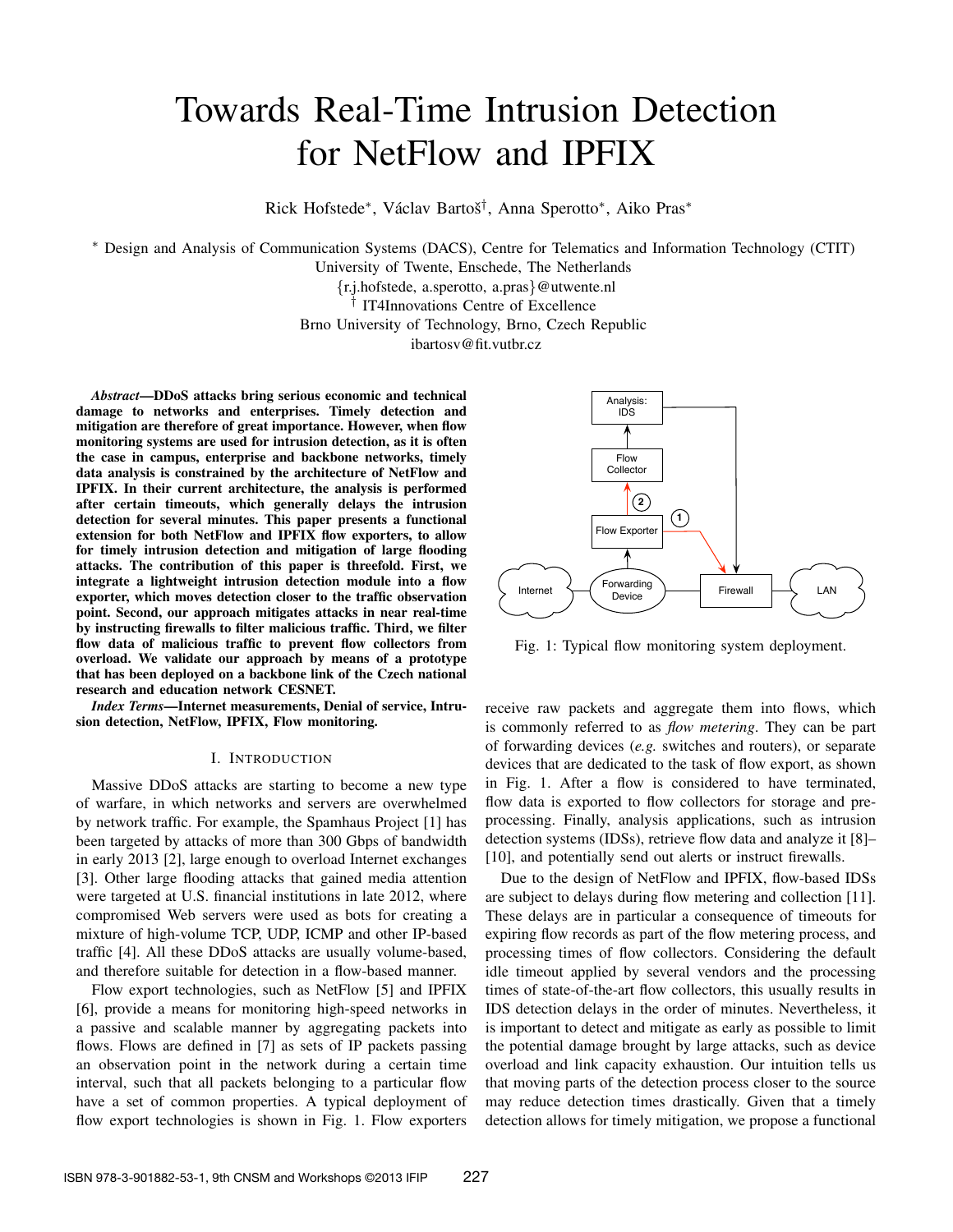

Fig. 2: Flow-Based DDoS Attack Metrics.

extension for flow exporters that integrates intrusion detection into the flow metering process. This avoids the delays incurred in typical flow monitoring systems and has the following advantages:

- 1) Mitigation of DDoS flooding attacks by blocking malicious traffic before it reaches the LAN (as illustrated by (1) in Fig. 1).
- 2) Mitigation of DDoS flooding attacks by filtering malicious flow data before it reaches and potentially overloads a flow collector (as illustrated by (2) in Fig. 1). We know from our operational experience that DDoS attacks often cause flow data loss due to collector overload [12]. Moreover, European backbone operators have also confirmed this problem in discussions we had with them.

Typical values for the idle timeout applied for expiring flow records range from 15 seconds (default value applied in Cisco's IOS [13]) to 60 seconds (default value applied in Juniper's Junos [14]). In addition, flow collectors often work based on time slots, which causes flow data to become available to analysis application only after the next time slot has started. For example, the state-of-the-art flow collector NfSen uses time slots of 5 minutes, resulting in an average delay of 150 seconds (2.5 minutes). The average delay between the moment in which a packet is metered and the time at which flow data is made available to analysis applications, is therefore at least 165 seconds, considering an idle timeout of 15 seconds. In this paper, we analyze whether our approach can reduce the delay up to 10% of this value. Besides this requirement, we target an intrusion detection module that is lightweight, having a minimal performance footprint of 10% in terms of CPU usage and memory consumption on a flow exporter. This is important since exporter operation is considered time-critical. Last, the accuracy of our intrusion detection module should be high enough, to ascertain a low number of false positives/negatives.

This paper is structured as follows. We start by analyzing flow-level characteristics of flooding attacks, mainly considering metrics that can be monitored in a lightweight manner (*i.e.* with a minimal performance footprint) on a flow exporter. Based on these findings, which are presented in Section II, we study existing flooding attack detection algorithms that can be modified to support the previously found metrics. These algorithms are presented in Section III. In Section IV, we present both the prototype that is used to validate whether all identified requirements have been fulfilled, and the utilized datasets. Validation results are presented in Section V, together with an example of the prototype in operation on a backbone link. The feasibility of this work in terms of deployability on various high-end forwarding platforms is discussed in Section VI. Finally, we draw our conclusions in Section VII.

### II. DDOS ATTACK METRICS

Flooding attacks are a type of (D)DoS attack that aim at exhausting targets' resources by overloading them with large amounts of traffic or (incomplete) connection attempts. As every connection attempt uses a different source port number and therefore results in a new flow, large numbers of flow records are exported to flow collectors, effectively canceling out the data aggregation advantage provided by flow export technologies. In case a target replies to a connection attempt, two flow records are exported per attempt. The same characteristics may apply to (large) network scans. Flow collectors need to process all resulting records, consisting of only a few packets and bytes, which may be more than they can handle.

In this section, we analyze which flow-level traffic metrics are suitable for lightweight detection of attacks on a flow exporter. Sadre *et al*. have previously identified four traffic metrics that change significantly during a DDoS flooding attack: flow record creations per second, average flow duration, average number of bytes per flow, and average number of packets per flow [12]. All but the average flow duration can be monitored on a flow exporter by using only counters, without the need to access and process each individual flow record after expiration. This makes these metrics particularly interesting for this work, in which we aim at designing a lightweight intrusion detection module for detecting large flooding attacks.

Time-series of the three considered metrics are shown in Fig. 2. The subfigures show data from one of the backbone links of the Czech national research and education network CESNET in November 2012. The number of flow record creations per second is shown in Fig. 2a. The diurnal pattern is clearly identifiable and several peaks can be observed. Given the flow-level characteristics of flooding attacks, we assume the peaks labeled with a number to indicate the presence of such attacks. We have validated this assumption by manually verifying the presence of scanning and flooding attacks in the flow data.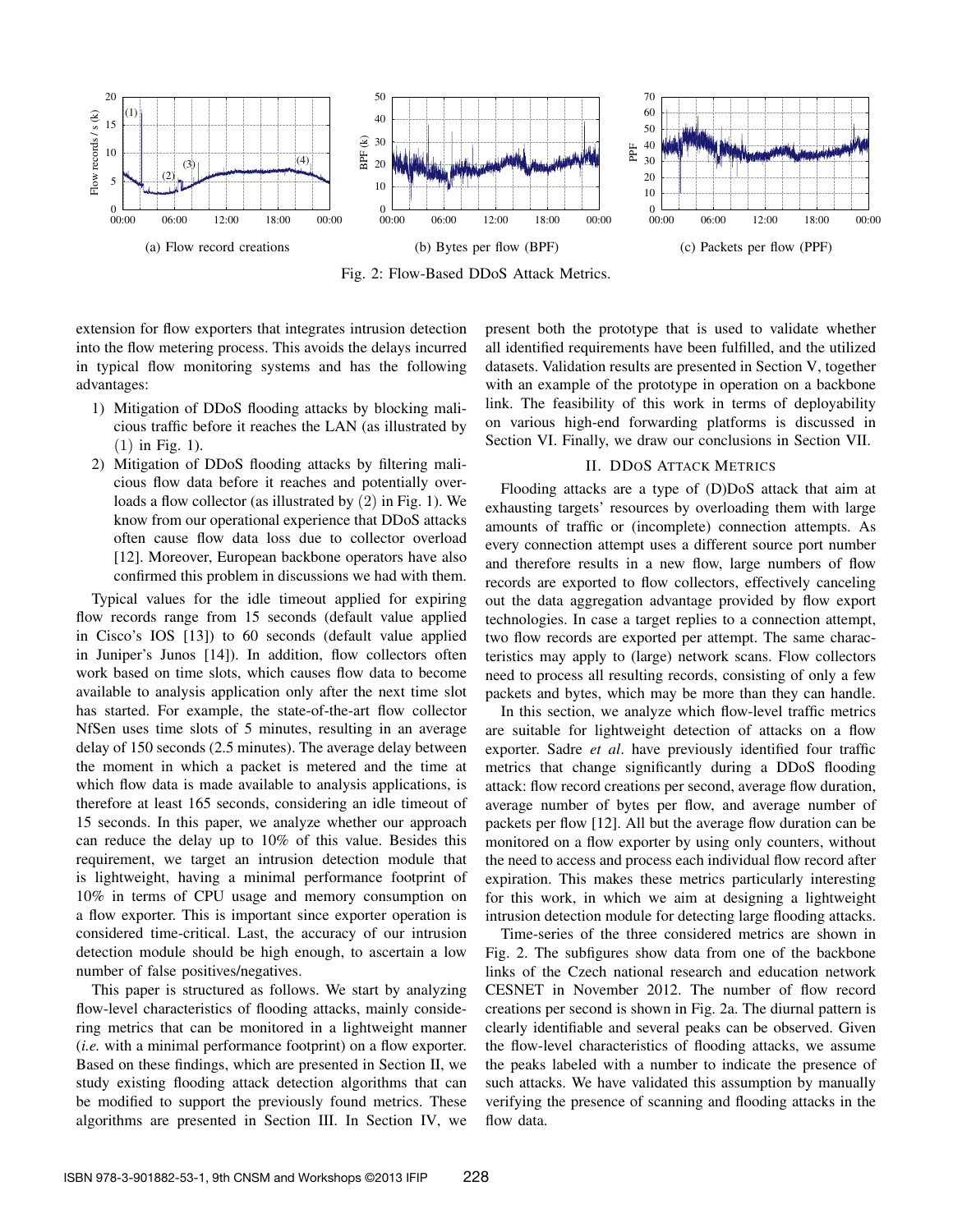

Fig. 3: Detection Workflow.

The number of bytes per flow (BPF) and packets per flow (PPF) are shown in Fig. 2b and Fig. 2c, respectively. Although the attacks identified in Fig. 2a can be observed as negative peaks here as well, the figures also show many other peaks, which make these metrics noisy. What can be confirmed from these figures, however, is that the attacks identified in Fig. 2a consist of many small flows with few and small packets.

Out of the three presented metrics in Fig. 2, the number of flow record creations (Fig. 2a) appears to be the most suitable metric for our purposes for the following reasons. First, it shows the least amount of noise, peaks are clearly identifiable, and the identified peaks have been confirmed to be attacks, as substantiated by the other metrics. Second, this metric is the best to fulfill the requirement of being lightweight, as only a single counter is needed that has to be reset after every measurement interval.

Although we have shown only day-long time-series in Fig. 2, we have verified that our conclusions are valid for the whole dataset. We will therefore use the number of flow record creations for our traffic measurements, as shown in Fig. 3. These measurements are performed in a continuous fashion and used as input for a detection algorithm, which on its turn classifies a measurement (sample) as benign or malicious. Two detection algorithms are discussed in the next section.

#### III. DETECTION ALGORITHMS

In this paper we consider an anomaly-based intrusion detection approach. One method for performing anomaly detection based on the analysis of time-series is forecasting, which uses previous measurements for forecasting the next value. If the measured value does not lie within a certain range of the forecasted value, a measurement sample is considered malicious and an anomaly has been detected. In this paper, we consider the following two algorithms:

Algorithm 1: Exponentially weighted moving average (EWMA) for mean calculation, extended by thresholds and a cumulative sum (CUSUM) [15]. We consider this our basic algorithm.

Algorithm 2: Algorithm 1, extended by seasonality modeling.

Although the second algorithm may intuitively be considered more accurate, it is likely to have a larger performance footprint in terms of memory consumption and processing complexity than the first algorithm, since more data needs to be stored and processed. Whether the larger performance footprint justifies the use of Algorithm 2 in terms of accuracy, will be investigated later in this paper.

Both algorithms rely on EWMA for calculating the mean over past values, which we use for forecasting the next value. Previous works have shown that EWMA can be used for anomaly detection (*e.g.* [15], [16]). It is defined as follows:

$$
\bar{x}_t = \alpha \cdot x_t + (1 - \alpha) \cdot \bar{x}_{t-1} \tag{1}
$$

$$
\hat{x}_{t+1} = \bar{x}_t , \qquad (2)
$$

where  $x_t$  is the measured value,  $\bar{x}_t$  is the weighted mean over current and past values at time t,  $\hat{x}_{t+1}$  the value forecasted for time  $t + 1$ , and  $\alpha \in (0, 1)$  a parameter which determines the rate in which previous values are discarded. When the value of  $x_t$  becomes known, both the forecasting error  $e_t$  and an upper threshold  $T_{upper,t}$  can be calculated:

$$
e_t = x_t - \hat{x}_t \tag{3}
$$

$$
T_{upper,t} = \hat{x}_t + max(c_{threshold} \cdot \sigma_{e,t}, M_{min}), \quad (4)
$$

where  $c_{threshold}$  is a constant and  $\sigma_{e,t}$  the standard deviation of previous forecasting errors.  $M_{min}$  is a margin that is added to the measurement  $\hat{x}_t$  to avoid instability in case  $c_{threshold}$  ·  $\sigma_{e,t}$  is small. This solution prevents small peaks during quiet periods to be considered anomalous. Note that we do only consider an upper threshold and no lower threshold, since flooding attacks result, by definition, in a greater input value in terms of flow record creations than the forecasted value (as discussed in Section II).

Reporting an anomaly every time the upper threshold has been exceeded might cause a large number of false positives. To overcome this problem, we use a cumulative sum (CUSUM), which is widely used in anomaly detection algorithms [15], [17], [18]. The differences between the measurement and the upper threshold are summed  $(S_t)$ , and an anomaly is detected when the sum exceeds threshold  $T_{cusum,t}$ :

$$
S_t = \max(S_{t-1} + (x_t - T_{upper,t}), 0) \tag{5}
$$

$$
T_{cusum,t} = c_{cusum} \cdot \sigma_{e,t} , \qquad (6)
$$

where  $c_{cusum}$  is a constant. A measurement is flagged anomalous every time  $T_{cusum,t}$  has been exceeded. To improve the precision of anomaly end time detection, we use an upper bound on  $S_t$  to let  $S_t$  decrease faster after  $x_t$  has decreased.

The presented algorithm relies only on the forecasted value and the measured value. Due to the daily periodicity of network traffic and the quick rises and falls of network utilization during mornings and evenings, respectively, the detection algorithm may benefit from a longer history. Our second considered detection algorithm uses the Holt-Winters Additive forecasting method for modeling seasonal components [19]: By adding a linear and a seasonal component to a base signal, the next value is forecasted. As a consequence of the daily periodicity of network traffic, we use day-long seasons. Since we do not identify a significant linear trend in network traffic at this timescale, we disregard the linear component. The weighted mean (EWMA) of the base component is calculated based on previous measurements on the same day, while the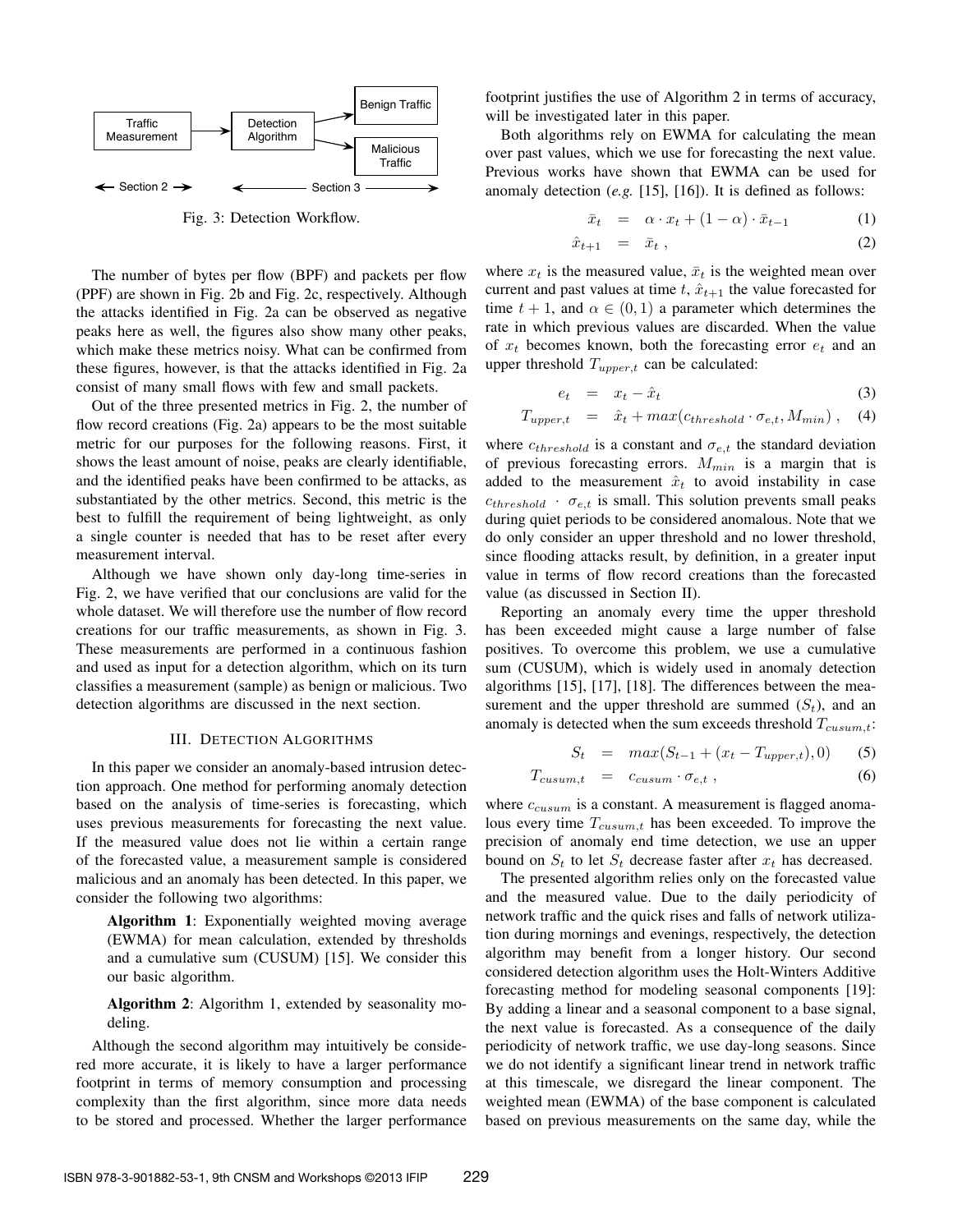

Fig. 4: Prototype Architecture.

mean of the seasonal component is calculated over values at the same time in previous days. We define these two components as follows:

$$
b_t = \alpha \cdot (x_t - s_{t-m}) + (1 - \alpha) \cdot b_{t-1} \tag{7}
$$

$$
s_t = \gamma \cdot (x_t - b_t) + (1 - \gamma) \cdot s_{t-m} \tag{8}
$$

$$
\hat{x}_{t+1} = b_t + s_t , \qquad (9)
$$

where  $b_t$  and  $s_t$  are the *base* and *seasonal* components of the forecasted value  $\hat{x}_{t+1}$ , respectively, m is the season length (*i.e.* number of measurement intervals per day, since network traffic shows daily periodicity), and  $\gamma \in (0,1)$  a parameter which determines the rate in which previous values are discarded. The previous values in this case are not from the previous measurement interval, but from the same interval in the previous season (*i.e.* day). The initial base value is set to the average of all measurement values in the first season. Therefore, a training period of one season is needed.

The use of day-long seasons and small measurement intervals results in a large number of measurement values per season. To support our requirement of being lightweight, we only store seasonal values every hour and interpolate between those. This also reduces measurement noise, which would otherwise imprint in the seasonal values. Besides that, precautions need to be taken to not let measurements during anomalies influence the forecasts, which can be accomplished by not updating  $s_t$ ,  $b_t$  and  $e_t$  during an anomaly. This is because we aim at forecasting non-anomalous network behavior. Another improvement made to the algorithm is to separate algorithm states for weekdays and weekends, since the traffic behavior usually varies significantly between these types of days. As such, forecasting of weekend days is done based on the traffic behavior of the previous weekend, instead of working days. Analogously for weekdays.

Siris *et al*. have shown that an interval between 5 and 20 seconds yields best results for detecting flooding attacks using the CUSUM method [15]. Our measurements have shown that an interval of 5 seconds indeed results in the most accurate detection results, but an extensive comparison of various interval lengths is out of the scope of this paper.

#### IV. VALIDATION SETUP

This section describes the setup used for validating our work. We start by discussing the developed prototype in Section IV-A, after which we provide details on the two datasets used for validating our requirements in Section IV-B.

#### *A. Prototype*

Our prototype implements both the traffic measurements based on the metric chosen in Section II (*i.e.* number of flow records creations) and the detection algorithms presented in Section III. It has been developed as a plugin for INVEA-TECH's FlowMon platform, which has been selected both because we have full control over it in our networks, and because of its highly customizable architecture based on plugins for data input, flow record processing, filtering, and export. The prototype has been designed as a hybrid processing and filtering plugin. Default input and export plugins from INVEA-TECH are used for packet capturing and NetFlow and IPFIX data export. Information gathered by the prototype, such as detected anomalies, are sent to a console. The complete architecture is depicted in Fig. 4.

The intrusion detection module has been implemented as a processing plugin. After every measurement interval, the algorithm is run and the measurement sample is classified as benign or malicious. This result is then passed on to a filter plugin, which is used for attack mitigation. When measurement samples are classified as benign, the corresponding flow records are passed on to the export plugin. Otherwise, the filter plugin identifies attackers as soon as an attack has been detected. Attackers are identified by counting the number of exported flow records per source IP address. When more than  $F$  flow records per second with less than 3 packets and identical source IP address have been exported, the address is added to a *blacklist*. Measurements have shown that  $F = 200$ is high enough to ascertain that a blacklisted host was flooding a network or host, and that benign hosts should never become blacklisted. In the case of attacks with spoofed IP addresses, one could also consider blacklisting destination addresses. We have measured the effects of this approach as well, but source address blacklisting has yielded slightly better results.

After identification of the attackers, the filter plugin performs two actions, which correspond to the contributions identified in Section I:

- 1) Firewall rules are composed and sent to a firewall to block the attackers' traffic. This corresponds to (1) in Fig. 1.
- 2) Flow records with the attackers' IP addresses are filtered to reduce the stream of flow records sent to the collector. This corresponds to (2) in Fig. 1.

When an anomaly has ended, the composed rule is removed from the firewall, counting of exported flow records is stopped,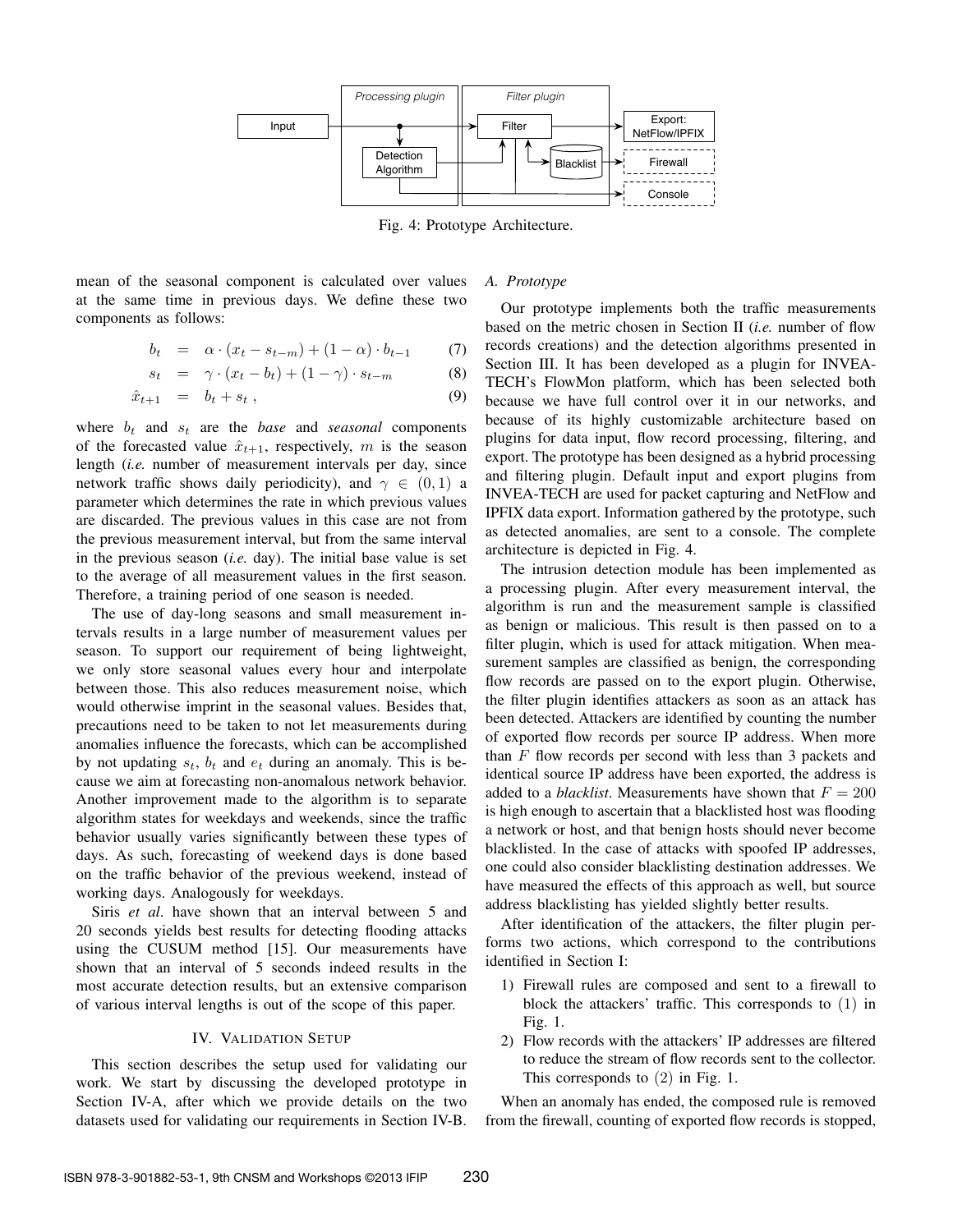

Fig. 5: Receiver Operating Characteristics (ROC) for Algorithm 1.

TABLE I: Datasets

|                     | Dataset 1                |            | Dataset 2                |              |
|---------------------|--------------------------|------------|--------------------------|--------------|
| <b>Duration</b>     | 14 days                  |            | 10 days                  |              |
| Period              | August/September 2012    |            | October/November 2012    |              |
| <b>Flows</b>        | 10.0 G (717.0 M per day) |            | 6.7 G (668.9 M per day)  |              |
| <b>Packets</b>      | 257.1 G (18.4 G per day) |            | 186.7 G (18.7 G per day) |              |
| <b>Bytes</b>        | 134.5 T (9.6 T per day)  |            | 128.5 T (12.8 T per day) |              |
| <b>Anomalies</b>    | 131                      |            | 11                       |              |
| Anomaly<br>duration | Minimum:                 | 5s         | Minimum:                 | 5s           |
|                     | Average:                 | 5m, 55s    | Average:                 | 15m, 55s     |
|                     | Maximum:                 | 2h.41m.50s | Maximum:                 | 2h. 48m. 55s |

and all counters are reset. The filtering of flow records is stopped after  $T_{idle}$  seconds, where  $T_{idle}$  is the idle timeout of the flow exporter, to make sure that flow records in the exporter's *flow cache* that still belong to the attack are filtered.

# *B. Dataset*

The dataset used for validating the detection algorithms has been captured on a backbone link of the CESNET network in August/September 2012. This link has a wire-speed of 10 Gbps with an average throughput of 3 Gbps during working hours. The dataset comprises 14 days of measurements, composed of the number of flow record creations, packets and bytes per measurement interval (details are listed in Table I, Dataset 1). To establish a ground truth for validation, we have manually identified anomalies that show a high intensity in the number of flow records. Samples belonging to an anomalous interval are labeled malicious. Other samples are labeled benign.

### V. VALIDATION RESULTS

In this section we validate whether our approach meets the requirements identified in Section I. We start by validating the accuracy in Section V-A, mainly because of the fact that an intrusion detection module with a poor accuracy would be useless in any setup. After choosing the algorithm that performs best in terms of accuracy, we validate the response time and performance footprint of this algorithm in Section V-B and Section V-C, respectively.

*A. Accuracy*

The accuracy of both detection algorithms is visualized by the Receiver Operating Characteristics (ROC) curves shown in Fig. 5 and 6. The curves show the impact of the constant  $c_{threshold}$  on the Detection Rate (DR) and the False Positive Rate (FPR). The DR is a measure for the number of attacks that have been detected correctly and is defined as follows [20]:

$$
DR = \frac{\# {\text{detected attacks}}}{\# {\text{attacks}}}
$$
 (10)

The total number of attacks is determined by considering consecutive malicious samples to belong to the same attack. An anomaly is considered detected if approximately 50% of the samples is flagged malicious. The FPR is the ratio between the number of samples incorrectly flagged malicious and the number of samples labeled benign. In contrast to the more common practice of plotting the True Positive Rate (TPR, ratio between the number of samples correctly flagged malicious and the number of samples labeled malicious) versus the FPR, we plot the DR versus the FPR. This is because we do not require our algorithm to flag *all* samples of an anomaly, as long as the ones with a high intensity are catched. Each curve in the plots shows the accuracy for a different combination of *span* and  $c_{cusum}$ . *Span* represents the length in seconds of the history considered by the detection algorithm. As the algorithm is only aware of the number of measurement intervals and not of durations, we convert this time window to measurement intervals by dividing it by the length of a measurement interval. As such, it is used for calculating  $\alpha$  ( $\alpha = \frac{2}{N+1}$ , where N is the number of intervals [16]) and for determining the number of values considered in calculating the standard deviation of forecasting errors  $\sigma_{e,t}$ . Besides *span* and  $c_{cusum}$ , all other parameters have been fixed:  $M_{min}$  = 7000 (Algorithm 1 and 2),  $\gamma = 0.4$  (Algorithm 2).

Several observations can be made regarding the performance of Algorithm 1 in Fig. 5. First, it is clear that the difference in  $c_{cusum}$  has little impact on the DR and FPR. Each pair of curves with the same *span* shows very similar growth. Second, increasing the *span* has little impact on the DR as well, but it increases the FPR significantly. This is because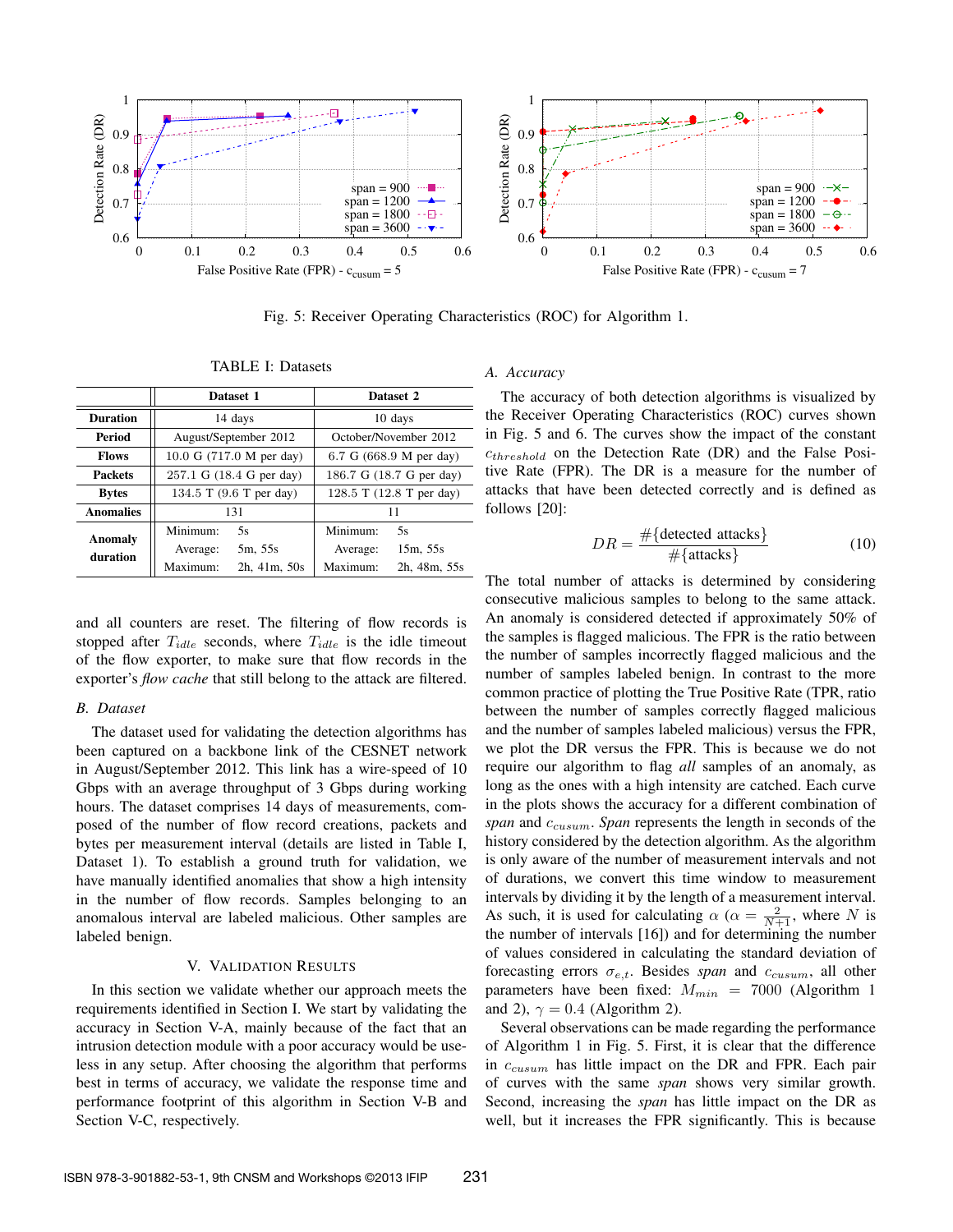

Fig. 6: Receiver Operating Characteristics (ROC) for Algorithm 2.



Fig. 7: Response Times of Algorithm 2.

the forecast adapts slower to network traffic changes, such as diurnal patterns, and small deviations in the measurements are (incorrectly) flagged as malicious. Third, increasing  $c_{threshold}$ affects the DR negatively: The highest DRs in the figure are achieved when the lowest  $c_{threshold}$  is used. This is because the resulting higher upper threshold  $T_{upper,t}$  will cause certain anomalies to stay below the threshold, resulting in a higher number of FNs. In the case of Fig. 5,  $c_{threshold} \in$ {1.5, 2, 3, 5}. In our experiments, a *span* of 900 seconds and a  $c_{threshold}$  of 3 yield the most optimal combination of a high DR (92%), while maintaining a low FPR (6%). In a typical deployment scenario as shown in Fig. 1, however, this FPR is unacceptable as benign hosts may be blocked erroneously by our approach.

The ROC curve for various combinations of parameter values for Algorithm 2 is shown in Fig. 6. Similar parameter values as for Algorithm 1 yield similar DRs, while the FPR is significantly lower, namely between 0% and 0.01%. Higher values of  $c_{threshold}$  yield lower DRs, for the same reason as described for Algorithm 1. Again,  $c_{threshold} \in \{1.5, 2, 3, 5\}.$ When a  $span > 3600$  seconds is used, the FPR increases slightly for small values of  $c_{threshold}$ , although still being very small (0.1%).

In general, we conclude that Algorithm 2 is more suitable as a detection algorithm in our situation than Algorithm 1, since the FPRs are much lower while similar (high) DRs are maintained. We therefore conclude that the higher accuracy of this algorithm should excuse the additional performance footprint on the flow exporter. In the remainder of this section, we will therefore only consider Algorithm 2.

## *B. Response Time*

The main goal of this paper is to perform flow-based intrusion detection in near real-time. An important metric in the validation is therefore the response time. We define the response time as the time between the moment in which the algorithm detects an anomaly and the beginning of the anomaly. A scatter plot showing response times for various attack intensities is shown in Fig. 7a, where we define the relative attack intensity as the fraction between the forecasting error (see (3)) and the forecasted number of flow records:

$$
\frac{e_t}{\hat{x}_{t+1}}\tag{11}
$$

The response time is always a multiple of 5 seconds, as this is the length of our measurement intervals. A response time of 5 seconds means that an anomaly has been detected within the same sample as the anomaly has started. As shown in the figure, most anomalies with a relative intensity larger than 0.3 are detected within 10 seconds. Outliers are the result of attacks that do not reach their full intensity right from the start. Anomalies with a relative intensity  $< 0.3$  are mostly detected within 40 seconds. However, these anomalies are not the main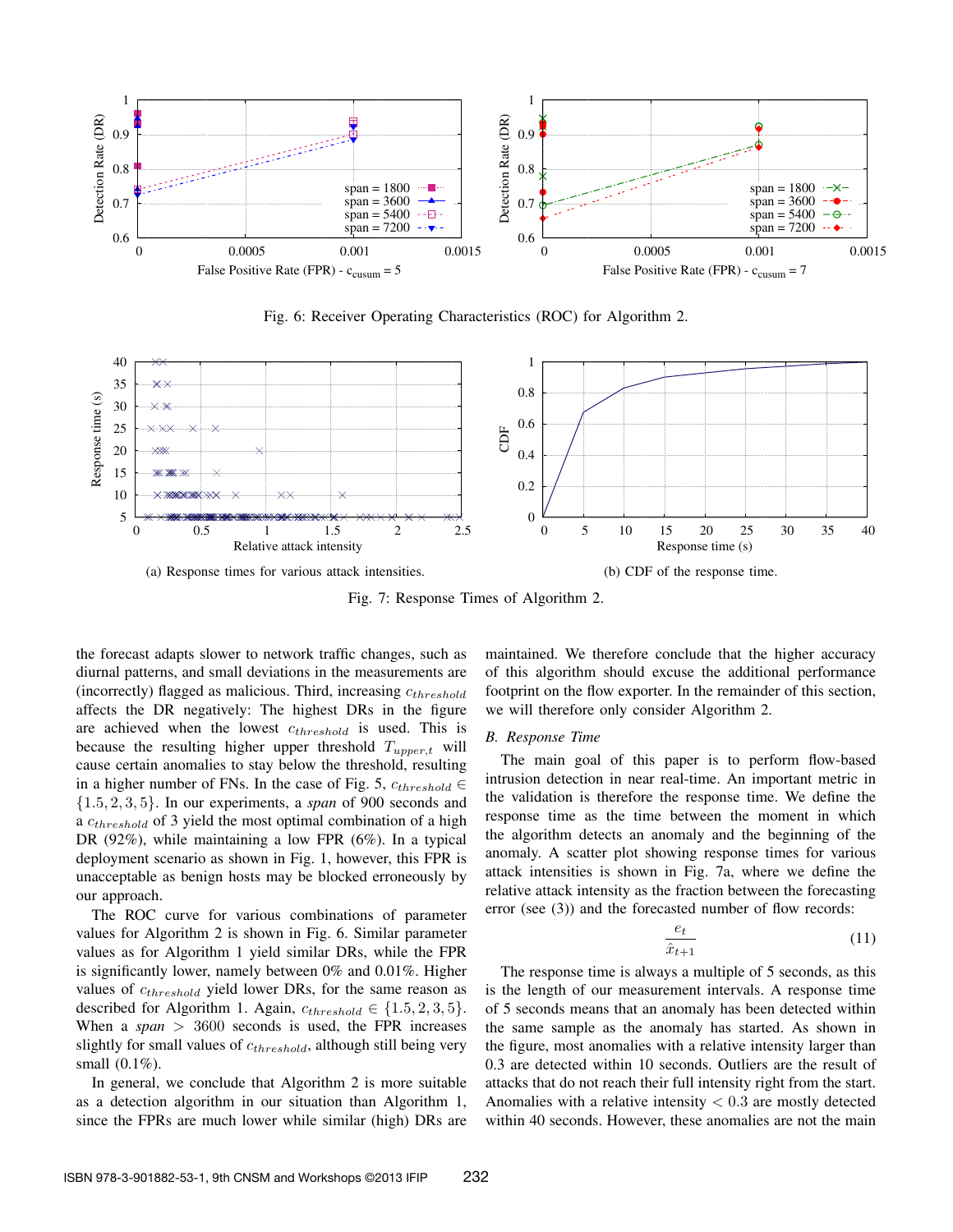

Fig. 8: Prototype Mitigation Results.

target of our work as their potential damage to networks and hosts will be limited. Another view on the response times of the algorithm is shown in Fig. 7b, where the CDF is plotted for each potential response time. It can be observed that 68% of all anomalies is detected within 5 seconds and 90% of the anomalies within 15 seconds. Note that these response times are even lower than typical idle timeouts of flow exporters, as shown in Section I.

An example of the prototype in operation is shown in Fig. 8. The figure shows the number of flow record creations, as measured by the processing plugin per measurement interval of 5 seconds, and the number of flow records dropped by the filter plugin per measurement interval, over a period of 36 hours. This measurement period is a subset of Dataset 2 (see Table I). Several large anomalies can be identified, labeled as  $(1)-(6)$ . The anomalies  $(1)$ ,  $(5)$  and  $(6)$  are clearly smaller than the others and are dropped largely or completely by the filter plugin. However, the main focus of our work is on very large anomalies, such as the anomalies marked as (2), (3) and (4). Anomaly (2) consists of 755k flow records per 5 seconds, while roughly 40k flow records have been forecasted. Out of these 755k flow records, our prototype is able to mitigate 715k. Anomaly (3) and (4) are both part of one longer anomaly, which is dropped partly throughout the duration of the attack. Anomaly (3) is mitigated completely, as the number of passed flow records roughly equals the forecasted number of flow records for measurement intervals during the attack (23k). Anomaly (4) is mitigated partially, where about 50% of the total number of flow records is dropped. When anomalies have not been dropped completely, one or more attackers generated less flows than the threshold of  $F = 200$  per second. We do not consider this problematic since the number of passed flow records (40k per measurement interval) is in principle not causing collector overload, as this number equals the number of benign flow records at midday. Anomalies outside the visualized part of Dataset 2 (*i.e.* anomalies that are not shown in Fig. 8) have been detected and mitigated similarly to the presented anomalies.

### *C. Performance Footprint*

The last identified requirement for our intrusion detection module is that it is lightweight, as the operation of an exporter is considered time-critical. To verify whether our prototype fulfills this requirement, we have run the exporter process on our flow exporter both with and without our prototype. On average, the exporter process consumes less than 5% more CPU time when the processing and filter plugins are loaded. The memory footprint of the plugins depends on the size of an attack, as the number of flow records per IP address are counted under such circumstances. Our measurements have shown that the plugins never consume more than 20 MB of memory when the network is under attack.

#### VI. FEASIBILITY

In this paper we have used INVEA-TECH's FlowMon platform for validating all identified requirements for our intrusion detection module. This dedicated flow export platform has been chosen both because we have full control over it in our networks and because of its highly customizable architecture. An alternative approach would have been to use a high-end forwarding device with flow export capabilities.

Several platforms could have been chosen for implementing this, as long as they support some form of scripting for implementing the algorithm and retrieving statistics from the flow cache of the exporter. One option is Cisco's IOS, which supports scripting based on the Tool Command Language (TCL) as of version 12.3(2)T and 12.2(25)S. This provides administrators both a means to automate CLI command sequences and perform processing on information gathered from CLI commands and SNMP MIBs. Another option is Juniper's Junos, which is a specific command shell on top of a BSD-based kernel. It provides a full UNIX-level shell to administrators. Normal UNIX commands can therefore be used, which makes it straightforward to run customizations on a high-end device.

Although our approach could already be implemented for these platforms, performing intrusion detection based on our